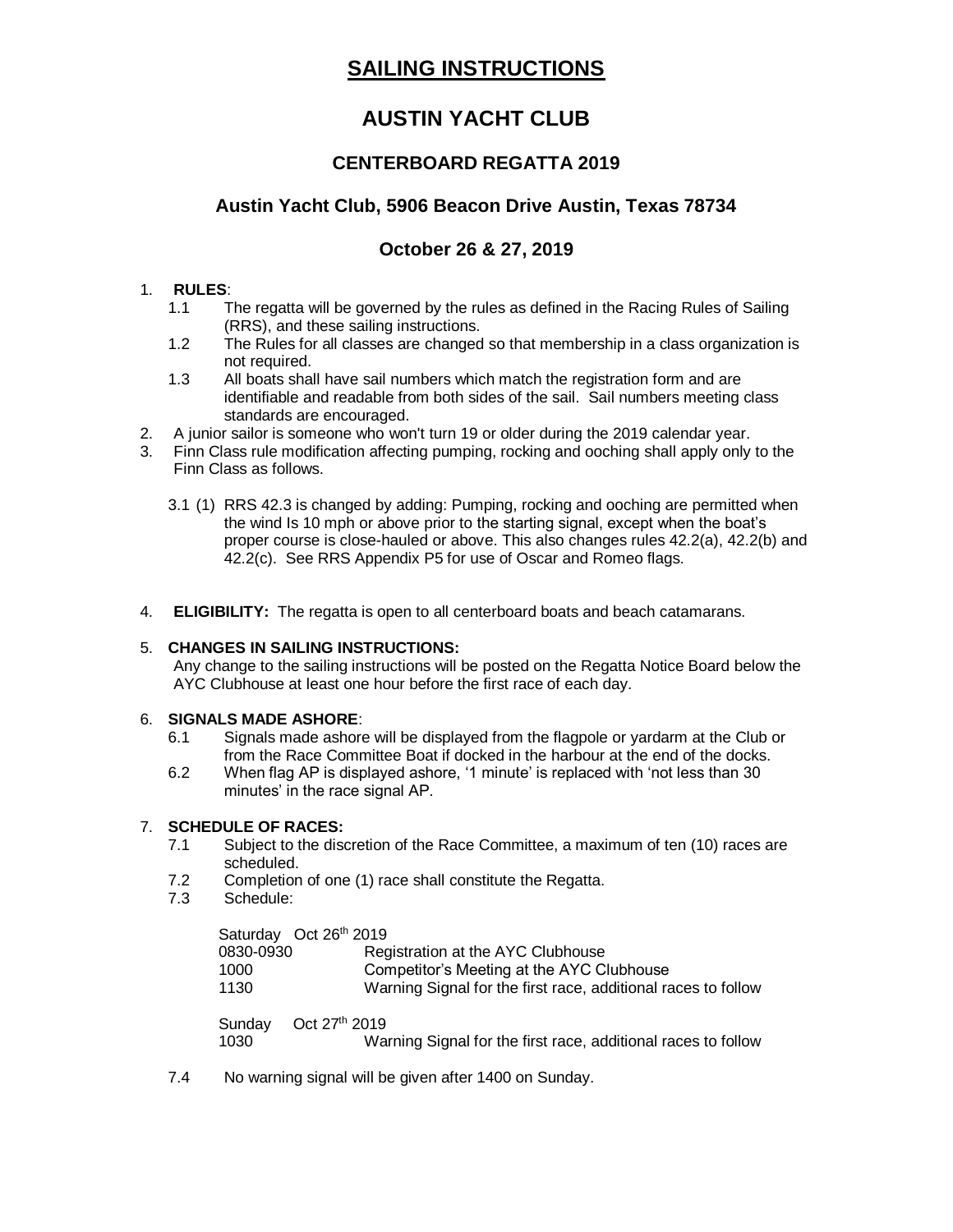- 8. **CLASS FLAGS & ORDER OF START OF FIRST RACE:** Class flags [Numerical pennants] will be announced at the Competitor's Meeting. The order of starts will be in numerical order for the first race of each day, and then at the discretion of the Race Committee thereafter.
- 9. **RACING AREAS:** The racing area will be in the main body of Lake Travis in the vicinity of AYC. The Opti's are on a separate course near the South Cove area, while the Catamaran's and Centerboard Boat's starting area will be in the main body of Lake Travis near the AYC Point.

#### 10. **THE COURSES:**

10.1 The diagrams below show the courses, including the approximate angles between the legs, the order in which marks are to be passed, and the side on which each mark is to be left.

#### 10.2 **Opti Course**

The course for the Opti's boats, will be displayed on the course board at the back of the Chase Boat. A number **W** - **1, 2, 3 or T - 1, 2, 3,** or an "**O**" will be displayed to indicate the course and order of marks to be rounded.



#### 10.2.1 **Windward / Leeward Course** - **W - 1, 2, or 3**

The course symbol "**W"** will be displayed on the course ladder at the back of the Race Committee boat. A number 1, 2 or 3 will be displayed to indicate the number of windward legs to be completed before the finishing windward leg.

- **W1**: Start 1– 3 **f ("f" for Finish)**
- **W2**: Start 1– 3 1– 3 **f**
- **W3**: Start 1– 3 1– 3 1– 3 **f**

## 10.2.2 **Triangle Course - T- 1, 2, or 3**

The course symbol "**T"** will be displayed on the course ladder at the back of the Race Committee boat. A number 1, 2 or 3 will be displayed to indicate the number of windward legs to be completed before the finishing windward leg.

**T1**: Start –  $1 - 2 - 3 - f$ 

- **T2**: Start 1– 2 3 1– 2 3 **– f**
- **T3**: Start 1– 2 3 1– 2 3 1– 2 3 **f**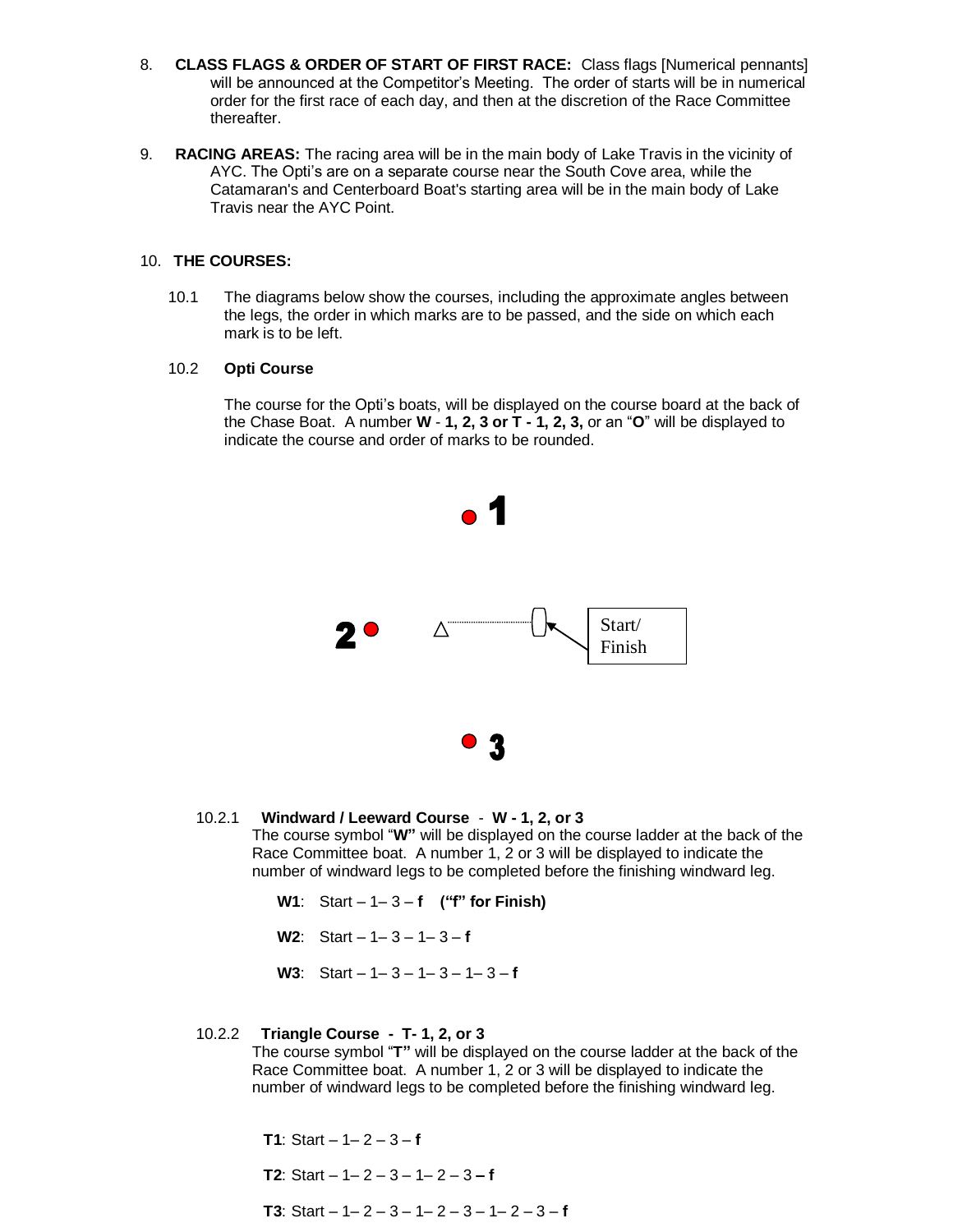#### 10.2.3 **Olympic Course - O**

The course symbol "**O"** will be displayed on the course ladder at the back of the Race Committee boat.

**O**: Start  $-1-2-3-1-3-1$ 

#### 10.3 **Catamaran Long Distance Course**

Catamarans will sail a Long Distance course using Numbered Channel Markers 4, 5, 6 & 7. The course symbol "M" for Multi Hull boats will be displayed on the course ladder at the back of the Race Committee boat. The marks to be rounded and the order to be rounded will be displayed with "M" either on the course ladder or on a marker board. The finish line will be in the vicinity of the Windward mark for the Centerboard Course. All marks are to be rounded to port.

#### 10.4 **Centerboard Course**

The course symbol and designation for all Centerboard Boats, will be displayed on the course ladder at the back of the Race Committee boat.

The leeward mark will be a gate mark. [not illustrated]

The windward mark will have an accompanying off-set mark. [not illustrated]

The preferred course will be W/L, but other formats may be set as conditions allow.



## 10.5.1 **Windward / Leeward Course** - **W-1 , 2 , or 3**

The course symbol "**W"** will be displayed on the course ladder at the back of the Race Committee boat. A number 1, 2 or 3 will be displayed to indicate the number of windward legs to be completed before the finishing windward leg.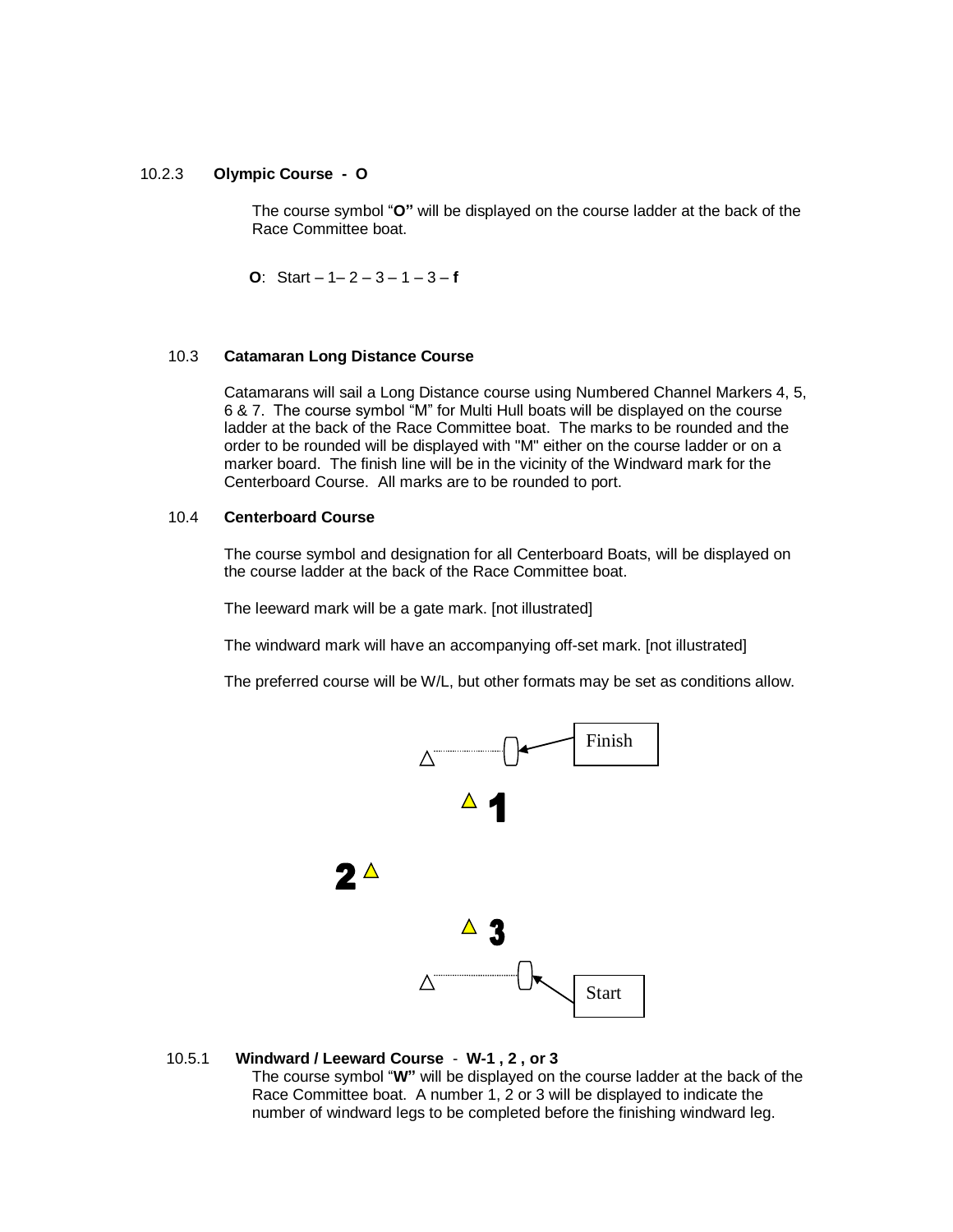**W1**: Start – 1– 3 – Finish

- **W2**: Start 1– 3 1– 3 Finish
- **W3:** Start 1– 3 1– 3 1– 3 Finish

## 10.5.2 **Triangle Course** - **T** – **1, 2, or 3**

The course symbol "**T"** will be displayed on the course ladder at the back of the Race Committee boat. A number 1, 2 or 3 will be displayed to indicate the number of windward legs to be completed before the finishing windward leg.

**T1**: Start – 1– 2 – 3 – Finish

**T2**: Start  $-1-2-3-1-2-3-1$ 

**T3**: Start  $-1$   $-2$   $-3$   $-1$   $-2$   $-3$   $-1$   $-2$   $-3$   $-1$ 

### 10.5.3 **Olympic Course** - **O**

The course symbol "**O"** will be displayed on the course ladder at the back of the Race Committee boat.

**O**: Start  $-1-2-3-1-3$  – Finish

## **MARKS:**

11. Marks on the Opti Course will be Red Balls, for the Catamaran Long Distance Course will be Numbered Channel Markers 4, 5, 6, & 7, and for the Centerboard Course will be Yellow Tetrahedrons. Offset marks for the Centerboard course will be red ball buoys. The Starting and Finishing marks for all courses will be White Round Buoys unless otherwise announced at the skippers meeting.

### 12. **AREAS THAT ARE OBSTRUCTIONS:**

12.1 LCRA Swim areas near Windy Point are designated as obstructions.

#### 13. **THE START:**

- 13.1 Races will be started in accordance with Appendix U Audible Signal Racing System. After the first start of the day, a series of short signals **may be** made before any additional starting sequence begins, in order to attract attention.
- 13.2 The starting line will be between a staff displaying an orange flag on the Port side of the Race Committee boat and the course side of the port-end starting mark.
- 13.3 Boats whose warning signal has not been made shall avoid the starting area during the starting sequence for other races.
- 13.4 A boat starting later than 6 minutes after her starting signal will be scored Did Not Start (DNS) without a hearing. This changes RRS A4.

#### 14. **CHANGE OF THE NEXT LEG OF THE COURSE:**

- 14.1 To change the next leg of the course in accordance with RRS 33, the race committee will have moved the original mark, or the finishing line, to a new position.
- 15. **THE FINISH:**